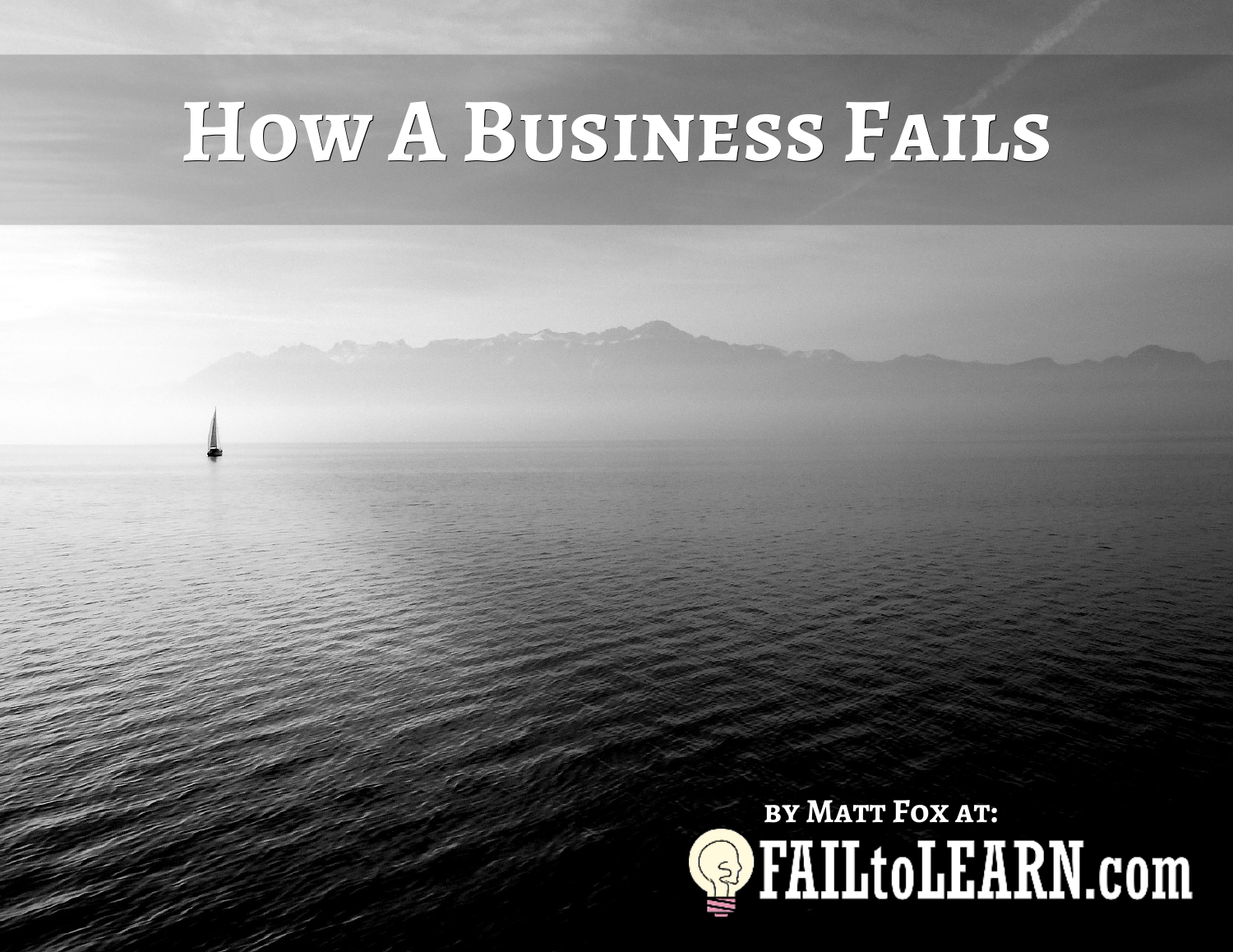# "We do ourselves a disservice by STUDYING ONLY SUCCESS."

- Jim Collins, How The Mighty Fall

The 5 stages in this checklist come from Jim Collins' fantastic book, *How The Mighty Fall: And Why Some [Companies](http://amzn.to/1OBniZd) Never Give In*.

Collins is well known for his book *Good To [Great](http://amzn.to/29hseA3)*. After publishing, almost all the companies in *Good To [Great](http://amzn.to/29hseA3)* failed. So he studies how they failed and wrote *How The Mighty Fall.*

The checklist here can apply not only to your business but to individual projects, departments, marketing campaigns, and more.

I invite you to let me know how it's helped you. Email me at: Fox@FailToLearn.com

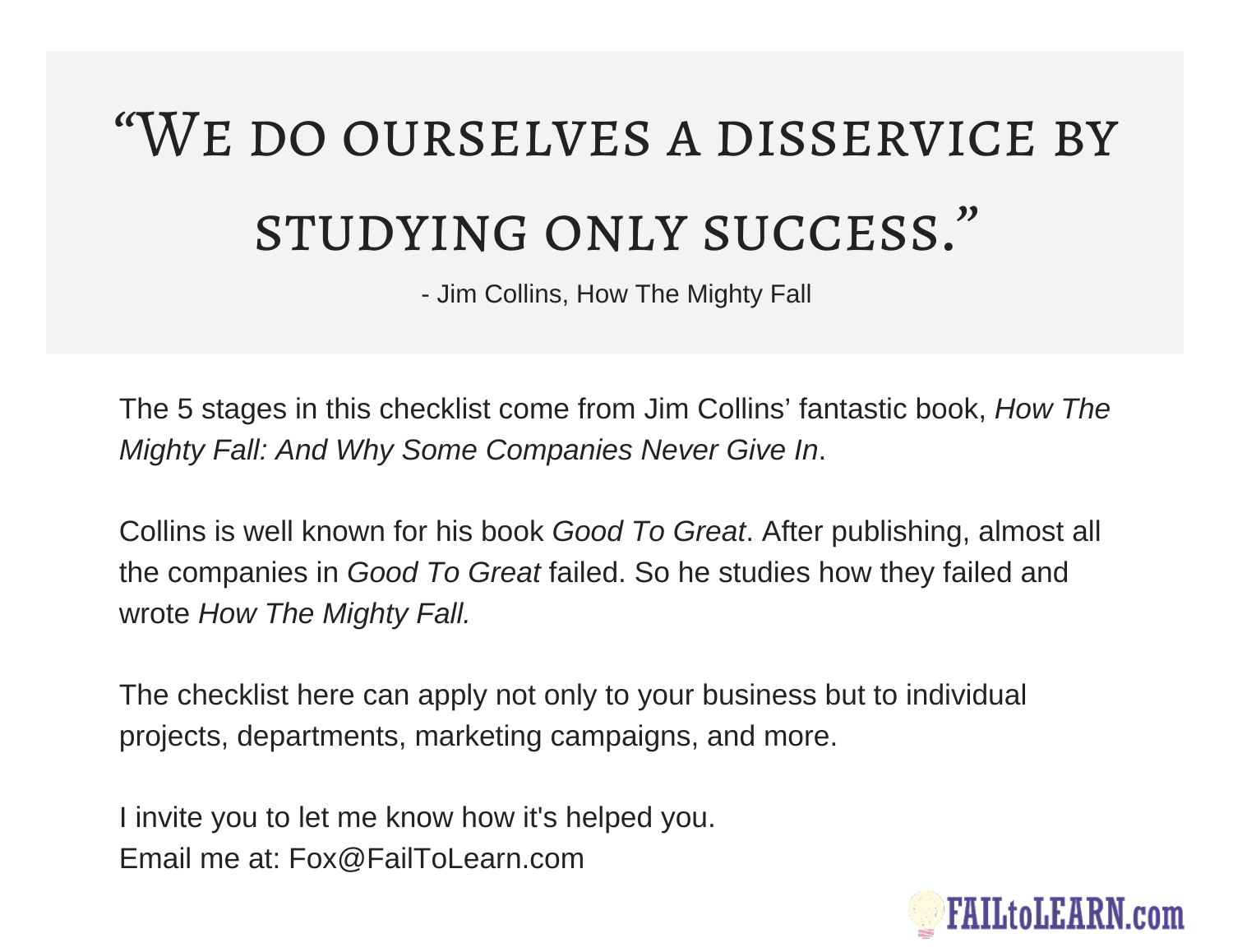### Stage 1: Hubris

Current success is viewed as deserved, rather than fortuitous, fleeting, or even earned.

#### Signs of Stage 1 Decline:

A belief that success will come no matter what you do, or not do.

Neglecting your main business to pursue areas you think will provide more growth.

You forget "why" you do what you do (what drives your initial success) and work on the process, the "what" you do in your business.

You stop learning. When you first start you're curious to provide the solutions that fueled your growth. Now your knowledge stops you from seeing new ideas and opportunities.

You discount the fact luck has a very helpful role in your success, and everyone's success.

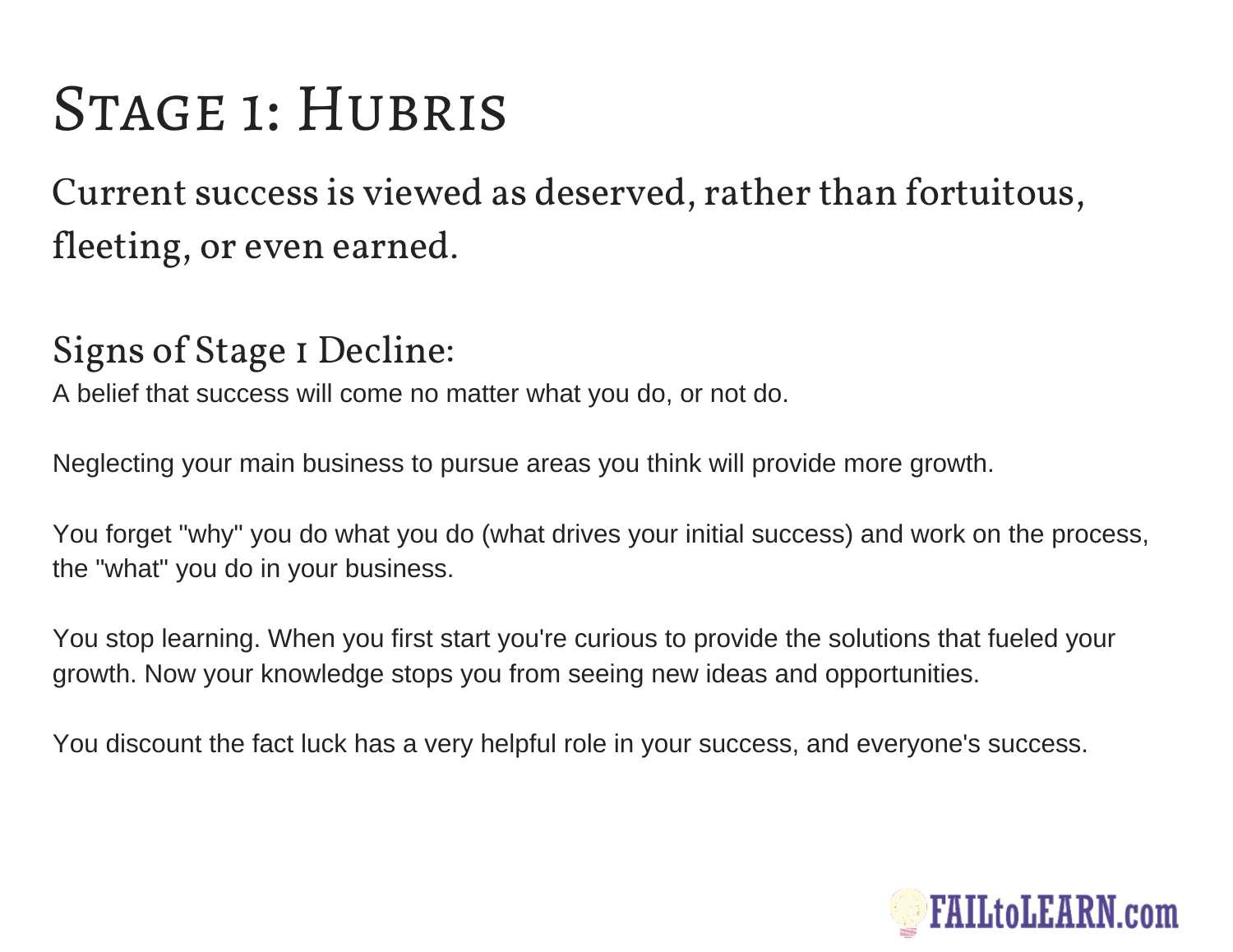# Stage 2: Undisciplined Pursuit of **MORE**

You ' ve strayed from the discipline and creativity that fertilized your success.

#### Signs of Stage 2 Decline:

"Every person in a key seat should be able to respond to the question 'What do you do?' not with a job title, but with a statement of personal responsibility"

You confuse the idea of growth with what it means to be a great company.

Bureaucracy becomes more important than discipline, creativity, freedom, and job responsibility.

Personal interests become more important than the organization's interests.

You pursue areas that don't fit within your company's core values and areas outside what you can become the best at producing/providing.

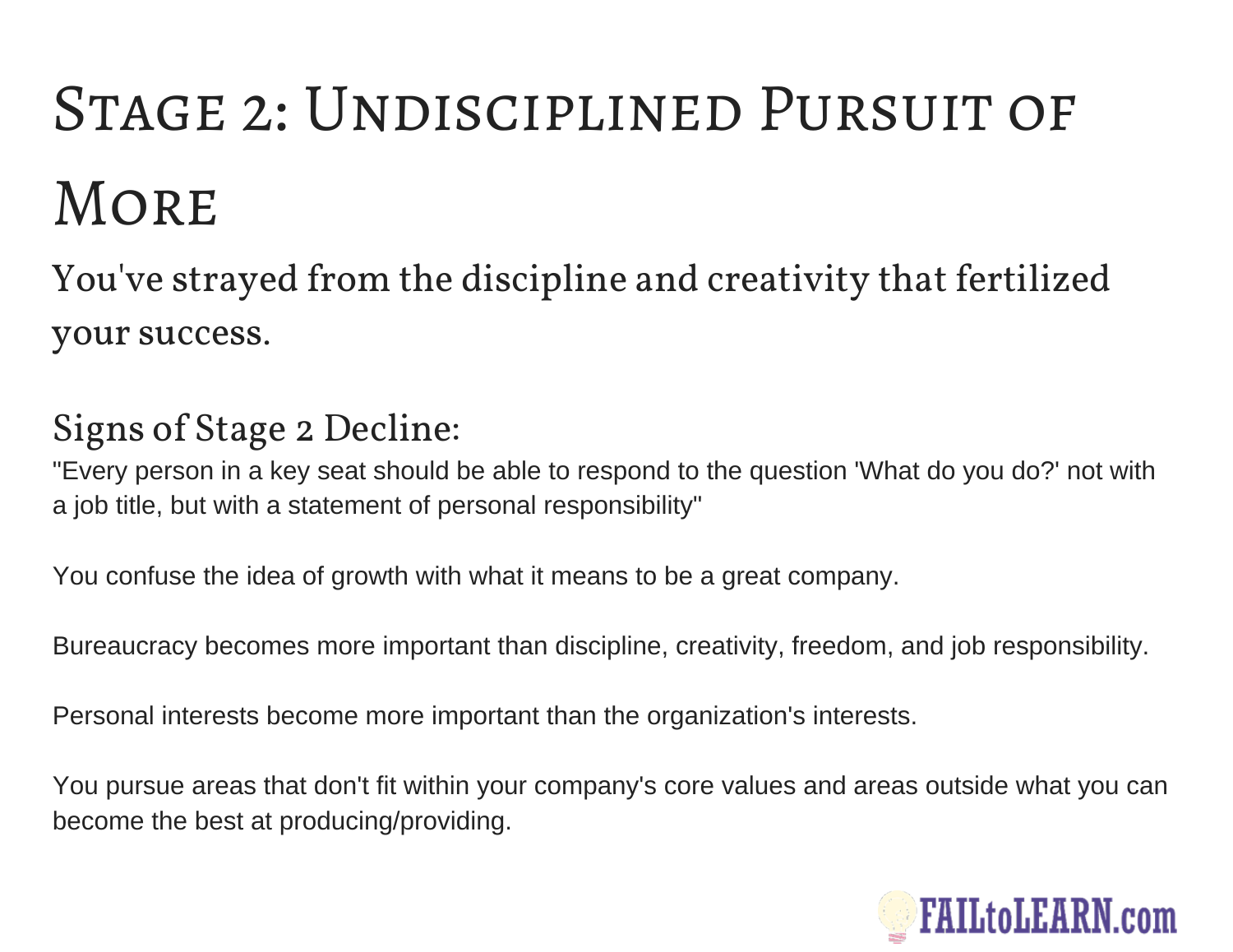## Stage 3: Denial of Risk and Peril

You ignore facts and rationalize the changes instead of taking responsibility.

#### Signs of Stage 3 Decline:

You promote all the areas where things are going well while discounting the areas where things are showing decline and problems.

Begin to set big goals and plans that aren't based on experience or data.

Dialogue in your team begins to decline. Management becomes more dictatorial.

You begin to blame outside forces for failures and setbacks instead of the people and groups inside your organization.

You begin to reorganize people, departments, areas of focus. Internal politics becomes a problem instead of focusing on the outside conditions of your changes.

Leadership begins to cocoon in their plush offices and detach from the pulse of the company.

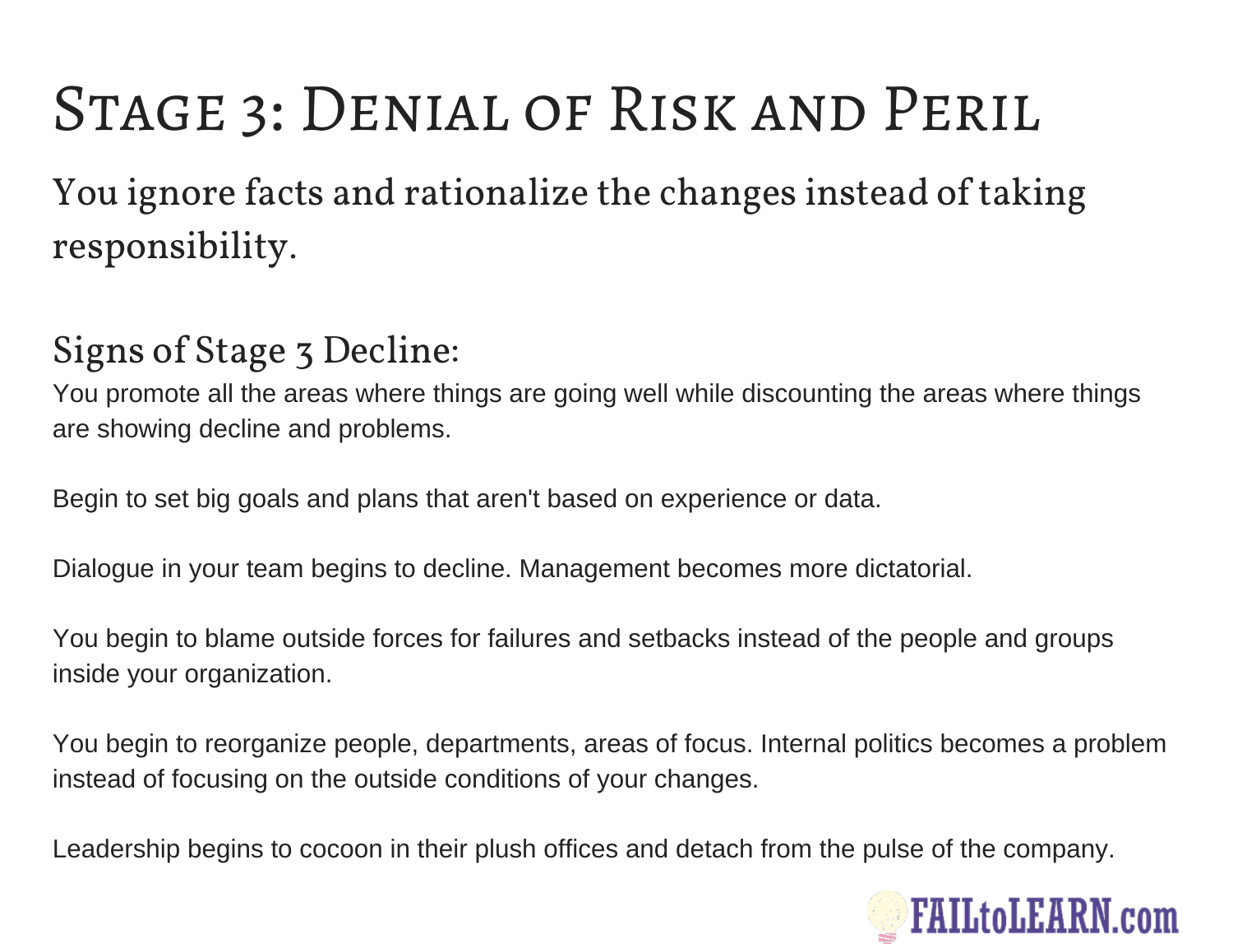## Stage 4: Grasping for Salvation

You look for quick returns and make rash bets instead of getting back to the discipline of what made you successful.

#### Signs of Stage 4 Decline:

Your fight or flight responses kick in instead of staying calm and taking deliberate actions.

You search for silver bullets and big moves that will be "game changers" to turn things around.

You hype radical changes as a new: new programs, new strategies, new culture, new, new, new!!!

Your expectations are set higher than normal. You make bets on best case scenarios.

Instead of under-promising and over-delivering, you develop a pattern of over-promise and underdeliver.

Any initial successes from these events end up crashing hard.

People in your organization can't articulate what you stand for anymore. It's just another place to work and get paid.

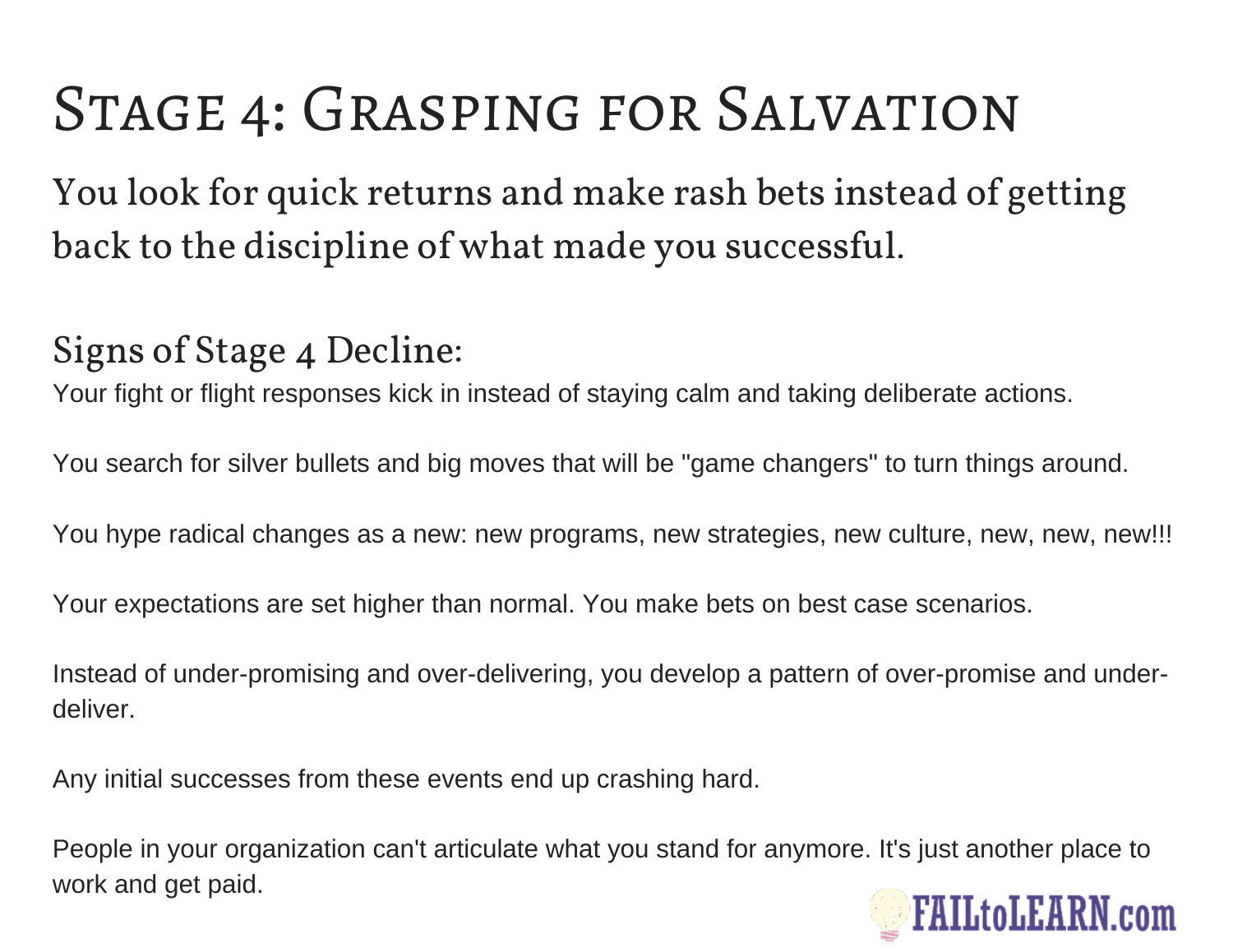# STAGE 5: CAPITULATION TO IRRELEVANCE OR DEATH

You realize that hope is gone.

#### Signs of Stage 5 Decline:

According to Jim Collins, it's possible to be profitable and bankrupt. You may have continued earnings but lack cash. Without cash, it's time to figure out your exit.

Some very intelligent people have had businesses get to this point. It's not something to feel shame about. As Jim Collins wrote:

"Not all companies deserve to last."